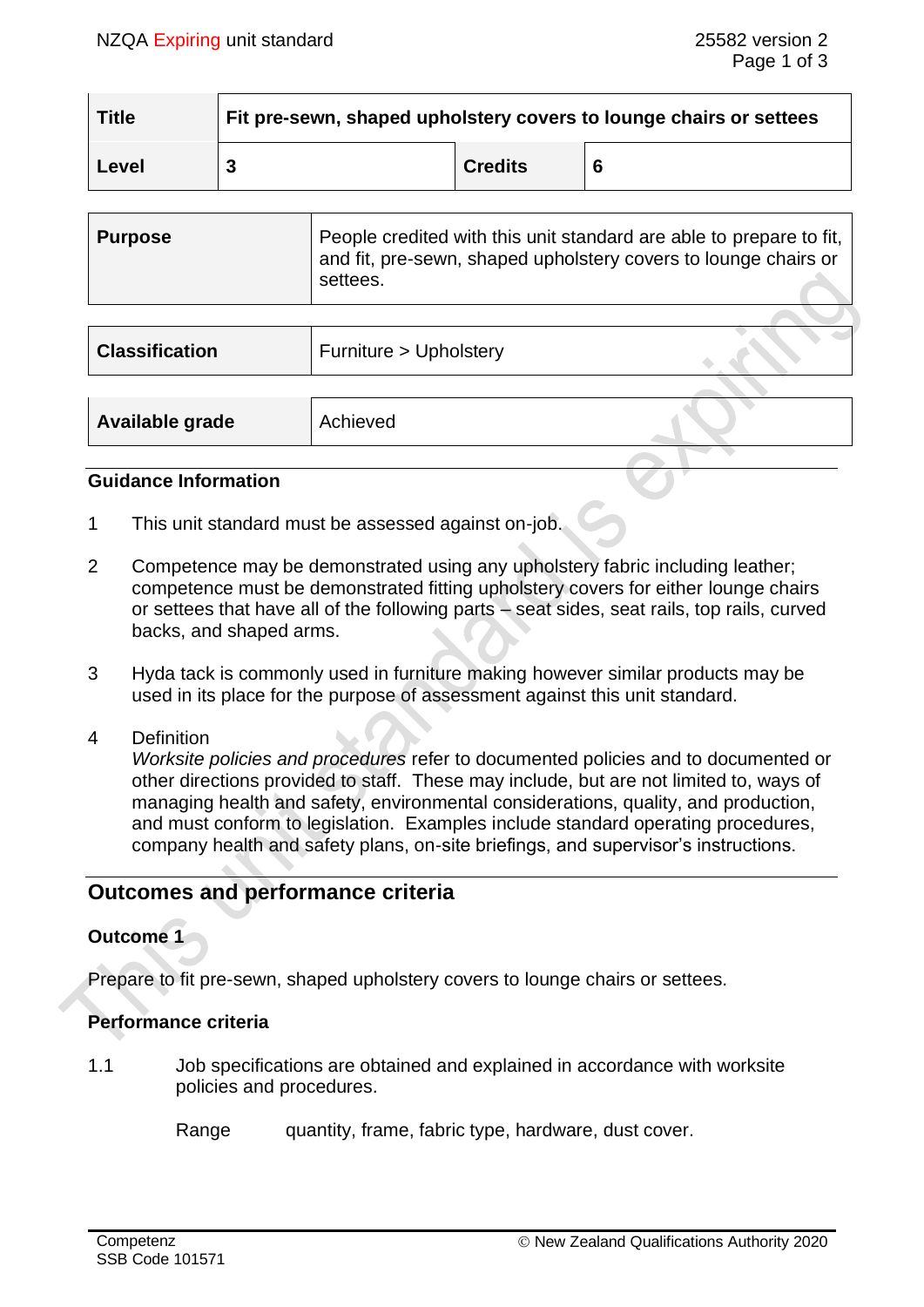- 1.2 Tools are selected in accordance with job specifications and worksite policies and procedures.
	- Range includes but is not limited to  $-$  staple gun, scissors, hammer, regulator needle, staple remover, side cutters, measuring tool.
- 1.3 Covers and lounge chair or settee frames are selected in accordance with job specifications.
- 1.4 Pre-padded lounge chair or settee frames are checked for defects in padding and any defects are rectified in accordance with worksite policies and procedures.

## **Outcome 2**

Fit pre-sewn, shaped upholstery covers to lounge chairs or settees.

# **Performance criteria**

- 2.1 Covers and frames are marked in centres in accordance with job specifications.
- 2.2 Equipment for the job is used in accordance with worksite policies and procedures.
- 2.3 Covers are fitted in accordance with worksite policies and procedures and covers conform to job specifications.
	- Range smooth finish, no twists in fabric, no puckering on corners or edges, inside corners trimmed where necessary to ensure no bulk in corners, corners sit square, cover seams line up with frame, seam salvage laid one way, no loose threads, cover evenly tensioned.
- 2.4 Dust cover is attached in accordance with job specifications.

Range no twists, tight, staples on edge of dust cover, dust cover hidden from view.

- 2.5 Legs, glides, or castors are fitted in accordance with job specifications.
- 2.6 Work area is left clear, clean, and safe in accordance with worksite policies and procedures.

| <b>Replacement information</b> | This unit standard replaced unit standard 14359. |
|--------------------------------|--------------------------------------------------|
|--------------------------------|--------------------------------------------------|

#### **This unit standard is expiring. Assessment against the standard must take place by the last date for assessment set out below.**